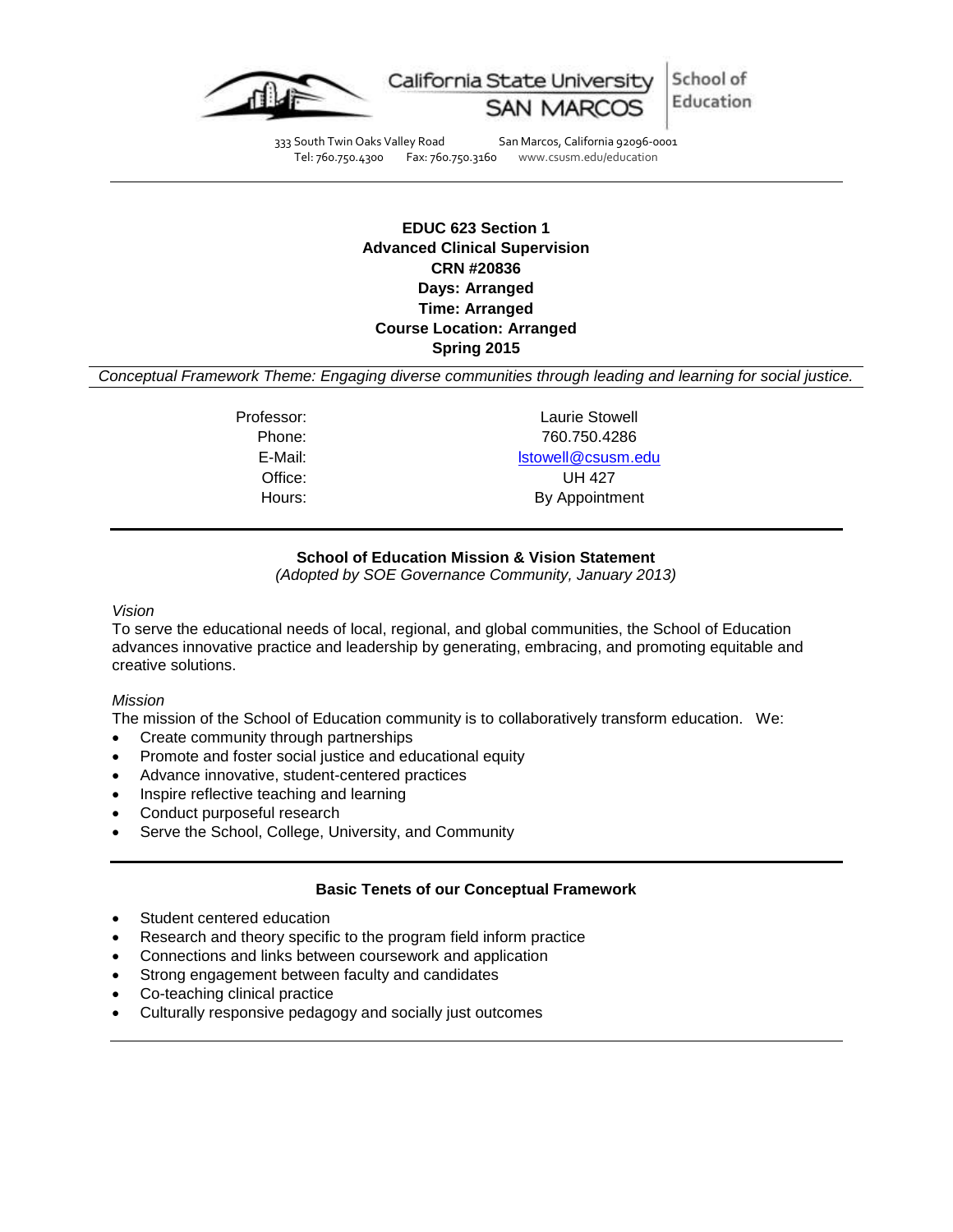# **Table of Contents**

#### **COURSE DESCRIPTION:**

<span id="page-1-0"></span>This course is designed to provide the candidate with advanced clinical experience in the area of severe reading difficulties. The focus of the course will be on the integration of program theory and content within a supportive environment that includes self-assessment, supervision from a University Advisor and a field supervisor. The course promotes reflection and decision-making that is aligned with being specialist in the area of literacy and language arts.

### **STUDENT LEARNING OUTCOMES**

#### **Standard Alignment:**

<span id="page-1-2"></span><span id="page-1-1"></span>The course objectives, assignments, and assessments have been aligned with the CTC standards for Reading Certificate. Please be sure to incorporate artifacts from this class into your final comprehensive portfolio. The following standards are addressed in this class:

#### <span id="page-1-3"></span>**Standard 12**

Leadership Skills and Professional Development

<span id="page-1-4"></span>The program provides in-depth knowledge, skills and experiences that enable each candidate to develop an advanced professional perspective on reading and language arts curriculum, instruction and assessment. The program provides specialized activities and effective experiences that promote leadership skills and foster the ongoing professional development of all candidates.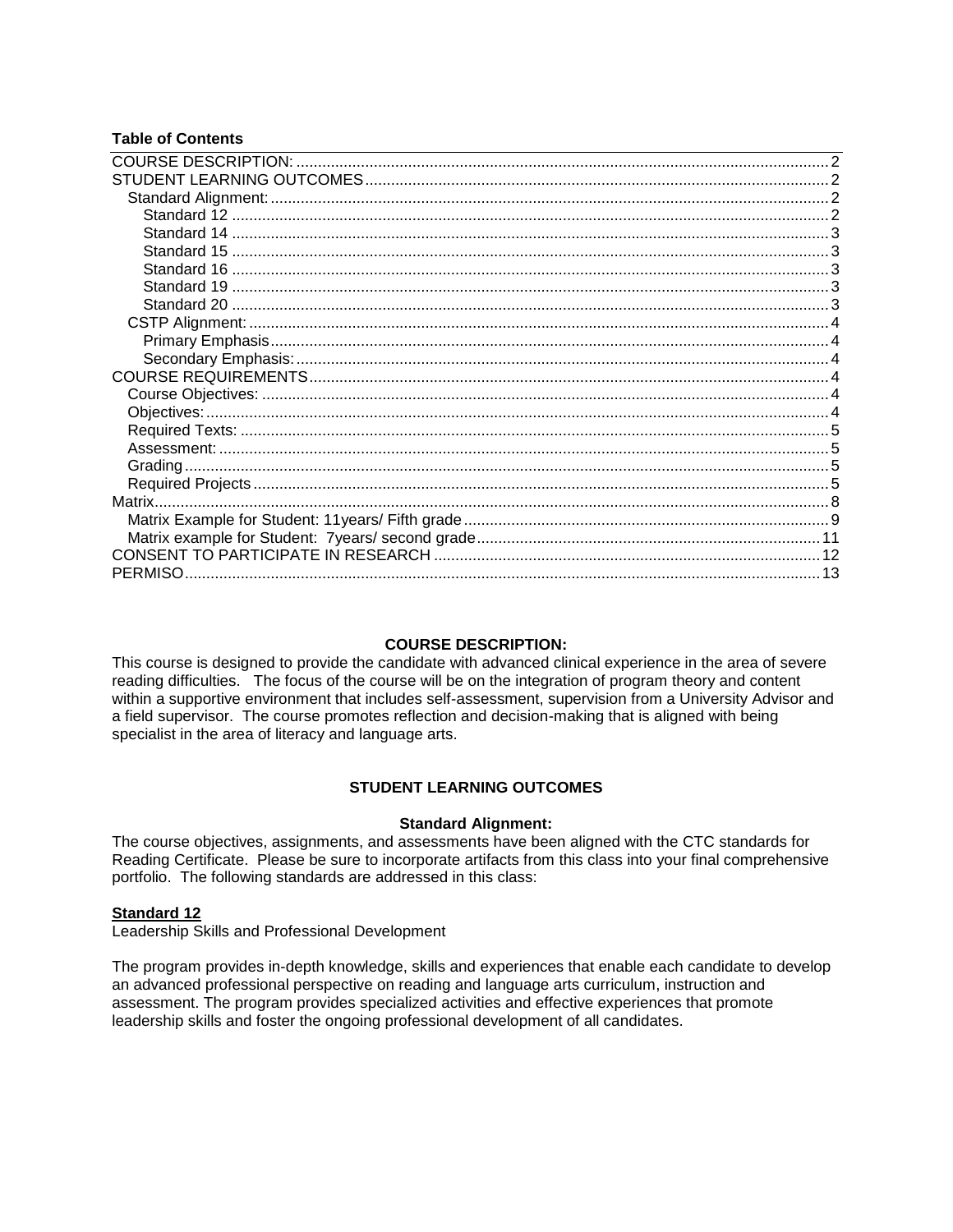## **Standard 14**

Areas of Study Related to Reading and Language Arts: Specialist Level

Through critical examination of sound research and theoretical literature, each candidate in the program acquires an advanced professional perspective about how students learn to read; the structure of the English language, including phonology, morphology, and orthography; relationships between language, spelling, reading and writing; and psychological and sociolinguistic aspects of reading and writing.

## <span id="page-2-0"></span>**Standard 15**

Preparation for Meeting the Reading and Writing Needs of All Students

The program provides theoretical and research-based skills and knowledge about how children from a variety of socio-cultural and linguistic backgrounds become proficient readers. Within this context, the program includes study and instruction in the specific needs of students who are English language learners, students with reading difficulties, and students who are proficient readers and writers.

## <span id="page-2-1"></span>**Standard 16**

Advanced Clinical Experiences

Each candidate in the program completes advanced clinical experiences that relate to the candidate's professional goals, enable the candidate to integrate theory and practice, and provide opportunities for the candidate to demonstrate and reinforce knowledge and skills that are embedded in the Program Design and Curriculum Standards. At the Reading and Language Arts Specialist level, clinical activities include intensive work with beginning readers and in-depth experience with students who have severe reading difficulties. The program places candidates where the clinical approaches and methods are consistent with a balanced, comprehensive program of literacy and language education. Institutional faculty and clinical faculty collaborate in program design and implementation.

#### <span id="page-2-2"></span>**Standard 19**

Advanced Professional Perspective

Each candidate demonstrates advanced understanding and application of effective reading and language arts instruction, intervention, curriculum and program planning. Each candidate acquires an in-depth knowledge and understanding of specialized areas of study that influence and affect teaching and learning in the field of reading and language arts including, but not limited to, the structure of the English language and the sociolinguistic and psycholinguistic foundations of professional practice.

#### <span id="page-2-3"></span>**Standard 20**

Meeting the Reading and Writing Needs of All Students

<span id="page-2-4"></span>Each candidate demonstrates research-based knowledge and in-depth understanding of how students from a variety of socio-cultural and linguistic backgrounds learn to read. Within this context, each candidate demonstrates a strong understanding of the specific needs of students who are English language learners, students with reading difficulties, and students who are proficient readers and writers.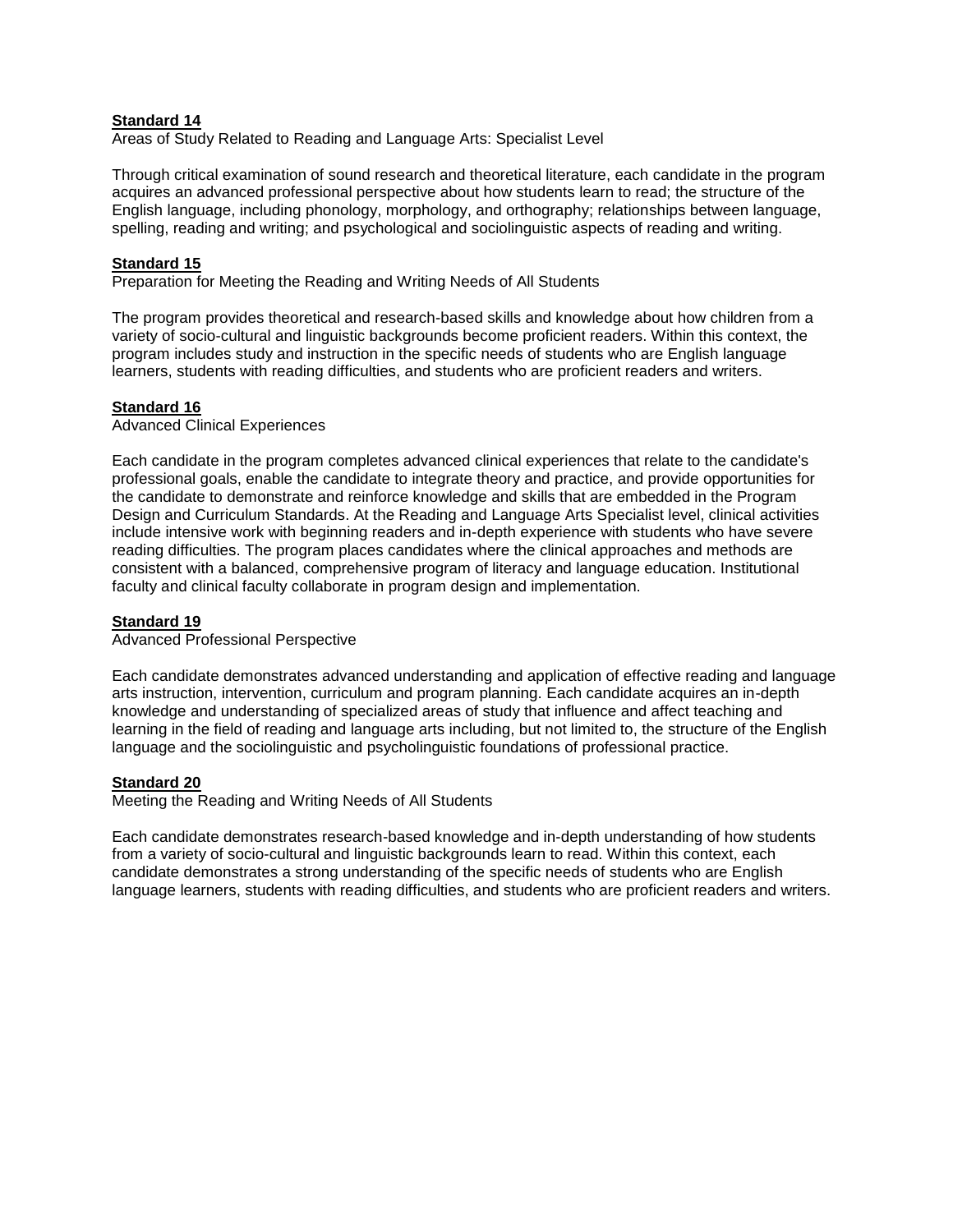### **CSTP Alignment:**

This course is designed to help teachers seeking the Reading Certificate to develop the skills, knowledge, and attitudes necessary to assist schools and district in implementing an effective literacy program. The successful candidate will be able to merge theory and practice in order to realize a comprehensive, balanced reading and language arts program in their classroom and/or district. The following CSTP's are addressed in the course:

#### <span id="page-3-0"></span>**Primary Emphasis**

CSTP $#2$ Understanding and Organizing Subject matter for Student learning CSTP # 3 Assessing Student Learning

#### <span id="page-3-1"></span>**Secondary Emphasis:**

<span id="page-3-2"></span>CSTP #6 Developing as a professional educator

### **COURSE REQUIREMENTS**

#### **Course Objectives:**

<span id="page-3-3"></span>This course will explore a wide range of assessments and interventions based on what has been learned in the Reading Certificate and Specialist Credential program thus far. Field experience will be required in early intervention and with students who are having severe reading difficulties. Candidates will be expected to apply the theories and principles they have learned in their coursework to the classroom and show competency in the application.

Additionally, candidates should work on preparing their Comprehensive Exit Portfolio for an end of the term presentation.

#### **Objectives:**

<span id="page-3-4"></span>Candidates apply what they are learning to:

- individuals and groups of students, including beginning readers,
- older readers who are experiencing severe reading difficulties
- English language learners (ELLs)

Candidates are required to:

- design an intervention plan based on assessment results, and
- teach appropriate intervention lessons for individuals or small groups of students
- demonstrate competence in providing appropriate assessment and instruction for beginning readers, older readers, and English language learners who are experiencing severe reading difficulties
- plan instruction based on assessment findings for struggling readers and ELL's who are experiencing reading difficulty

Candidates will provide detailed reflection on the success of their field experiences in:

- the two case studies
- the intervention lessons they planned and taught
- <span id="page-3-5"></span>small group tutoring experience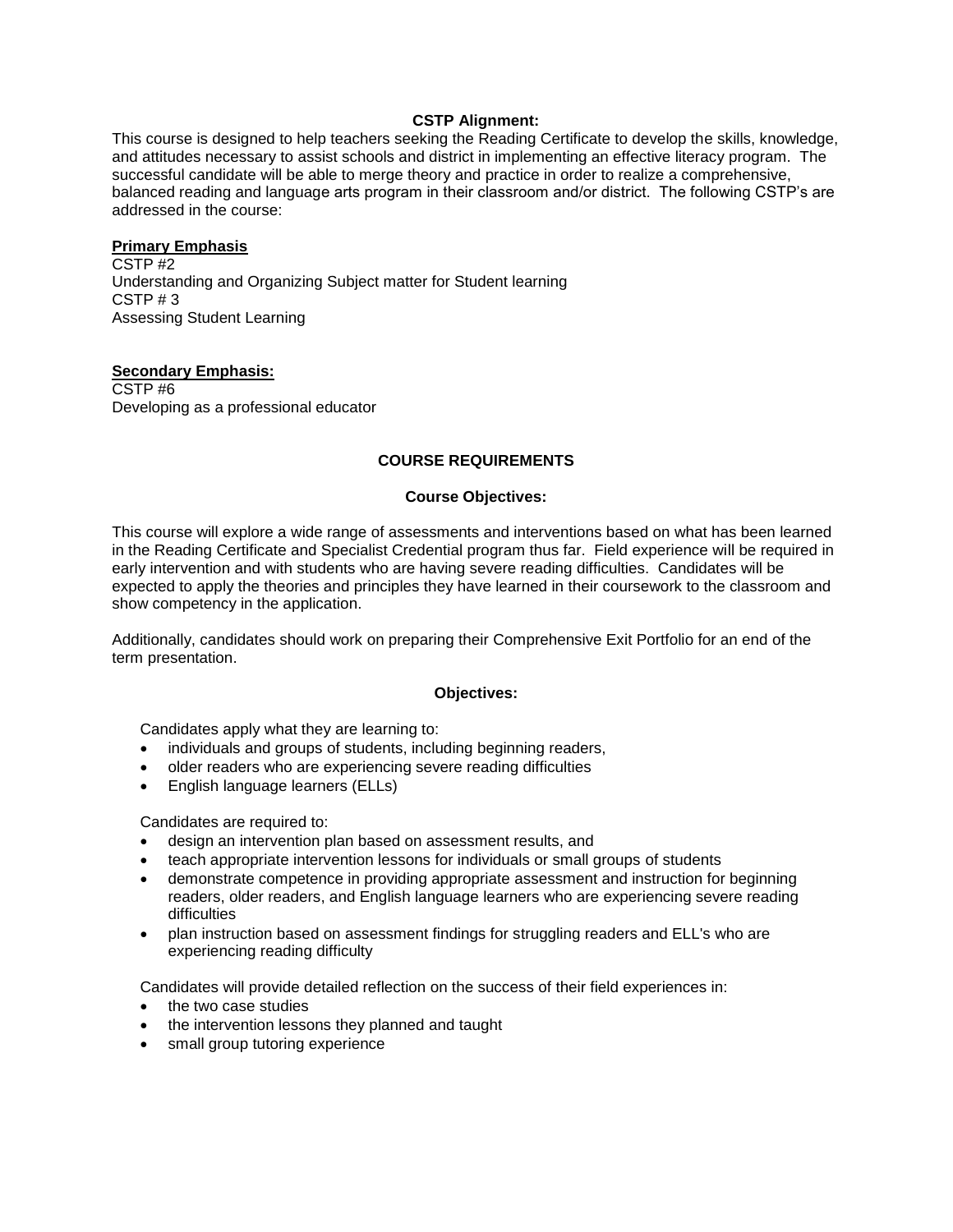#### **Required Texts:**

There are no required texts for this course. Candidates should choose reading according to their areas of need and interests, as this is the final course in the series. Readings should be chosen based on the grade levels the candidate will be practicing in and their area of need and interest. Please work with your advisor and site supervisor to choose appropriate readings.

#### **Assessment:**

<span id="page-4-0"></span>Final grades will be based upon the student's ability to demonstrate knowledge in the area of leadership and professional development. Participation in all course activities is a CORE expectation. Grades will be based upon the following points:

#### **Grading**

<span id="page-4-1"></span>Total = 300 Points

Grades: Calculated by Percentage 100 - 95 A 94 - 93 A-92 - 91 B+

90 - 89 B<br>88 - 87 B-88 - 87

#### **Required Projects**

#### <span id="page-4-2"></span>**Two Detailed Case Studies (150 pts each case study)**

Candidates for the Reading Specialist Credential are required to assess and plan instruction for intervention based on the assessment findings for at least two students (one primary grade student and an intermediate grade student). The students must be identified as having severe reading difficulties and in need of intensive clinical intervention. One student should be a second language learner (EL). Include all documentation that was used to identify the students as having severe reading difficulties. *Forty-five (45) hours must be documented in a journal for each student.*

Two detailed Case Studies must be completed on the students who have been assessed as severe and at risk for reading. In order to complete this field experience, each candidate may work closely with a reading specialist in the field and their University advisor.

The detailed Case Studies must include all completed assessments (pre-intervention, during the intervention, and after the intervention), plans for instruction, assessments of the interventions, and reflections on the diagnostic teaching model. It is recommended that candidates have a binder for each case study in which to keep all documentation.

The supervision is provided by the university advisor and a field supervisor, to be chosen in collaboration with the school site and the university advisor to ensure that the field supervisor is qualified to provide a balanced reading program. For each case study, the candidate must do the following:

- 1. The first step is to gather information about your student.
	- What assessment was used when the student enrolled? IPT? Woodcock-Muñoz? LAS? Other assessments?
	- What was the English proficiency score?
	- What was the primary language score? (if available)
	- What kind of program is the student enrolled in? (Primary language on a waiver, two-way immersion with a waiver, structured English immersion, ESL pullout, etc.)
	- Look at the home language survey to determine what language is spoken in the home and record that. Also note on the same survey what language the child first spoke and the language the child speaks in the home.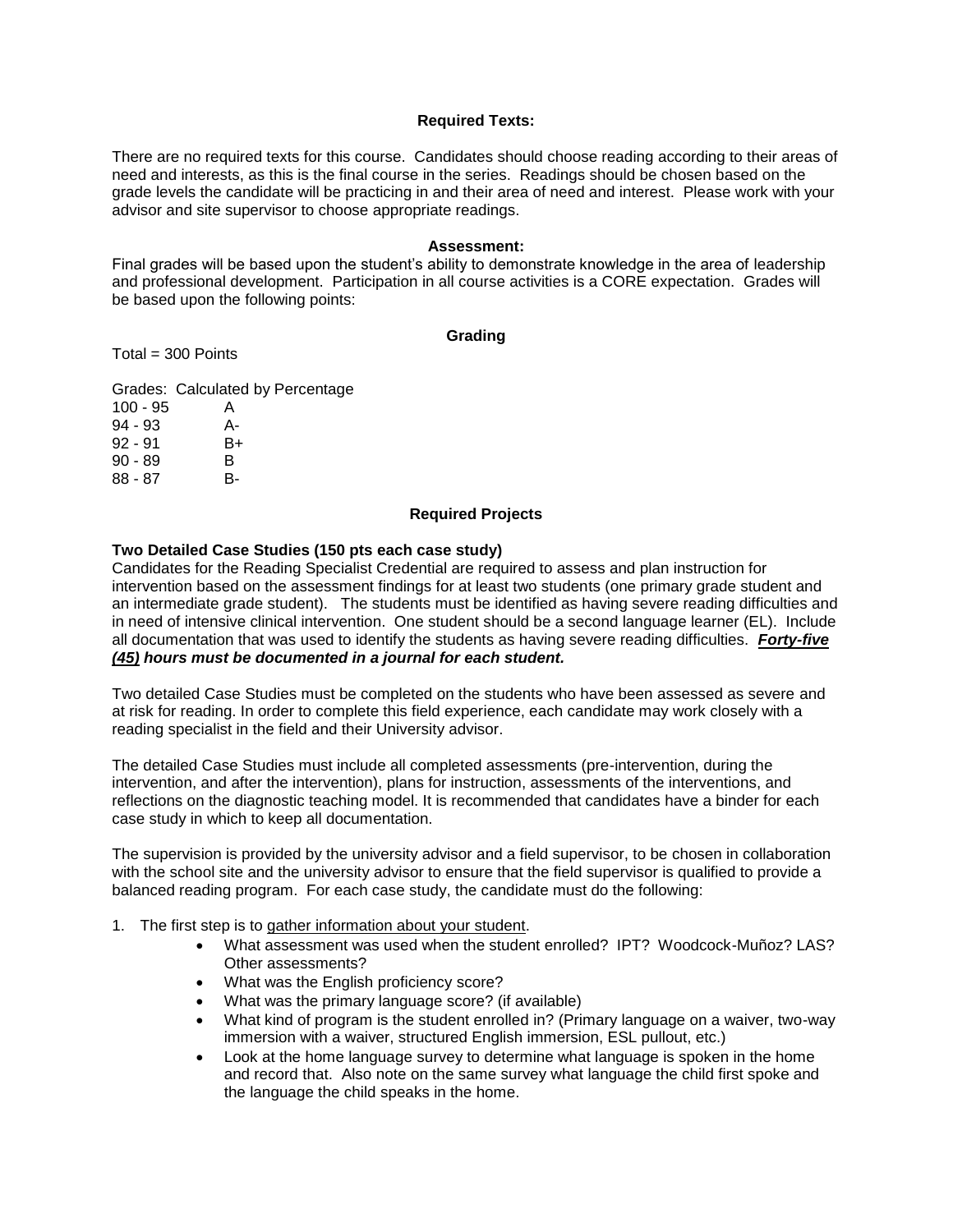- Look at the child's health records as well as cumulative folder. You will want to find out if there is any physical history such as tubes in a child's ears, diagnosed attention deficit disorder, diabetes or other health issues. You want to obtain this information so you can get a clear picture of the child's physical history. The cumulative folder will provide information about tests administered and special referrals a child has had and/or services received.
- Observe the student in the classroom and at a different setting (e.g., playground), and make notes about his/her uses of language. Does s/he use English or appear fluent in English when playing and talking with friends? What is his/her level of participation in classroom situations?
- Interview the student about his/her perceptions about reading and writing. A survey is attached (English and Spanish).
- Observe the student and make notes of his or her behavior during reading and writing activities (anecdotal records).
- 2. The second step is to decide upon the literacy assessment instruments you plan to use. Make a list of the assessments along with a rationale for instrument selection. What do you hope to learn about each child's reading and writing ability? How will the instruments you have selected assist you in acquiring this information?
	- Will you use and informal reading inventory? One that includes a word list, passages to use to measure comprehension?
	- A test of phonemic awareness?
	- A test of phonics?
	- A spelling test?
	- A test of oral language in addition to the test listed above if the student is a second language learner.
	- What other tests or test information might you use? STAR Test scores? SAT 9?
- 3. The third step is to **develop a matrix** for the student based on what you have learned about the student. List his or her strengths and the gaps you have identified as a result of the literacy assessments you have conducted, the interview and your observations.

Keep in mind: What are the strengths of the child as a reader and writer? What strategies does s/he use before reading and writing? What strategies are evident during reading and writing? Does s/he self-monitor? What action(s) does s/he take to correct/repair difficulties? Under what conditions does s/he choose to read or write? To what degree is s/he willing to take risks in reading and writing?

4. The fourth step is to develop an instructional plan that includes a detailed intervention plan for this student using as reference the matrix you developed and literacy research. Candidates will be required to design an intervention plan based on assessment results. Candidates must demonstrate competence in providing appropriate assessment and instruction for struggling readers.

**Expand your matrix** (with additional columns) and include in it the strategies you will use to capitalize on the strengths of the student in order to address his/her needs.

Keep in mind: What are the most important skills you need to focus on? (Goals and objectives) Does the child's primary language need to be developed? Is it possible to do that in your school? If not, where will you begin in English language instruction? Will you start with phonemic awareness in English? Will you focus on cognates to activate the child's background knowledge about language? On what research are you basing your decision(s)?

(Note: Candidates may find it helpful to use the curriculum development scheme from Pauline Gibbon's book.)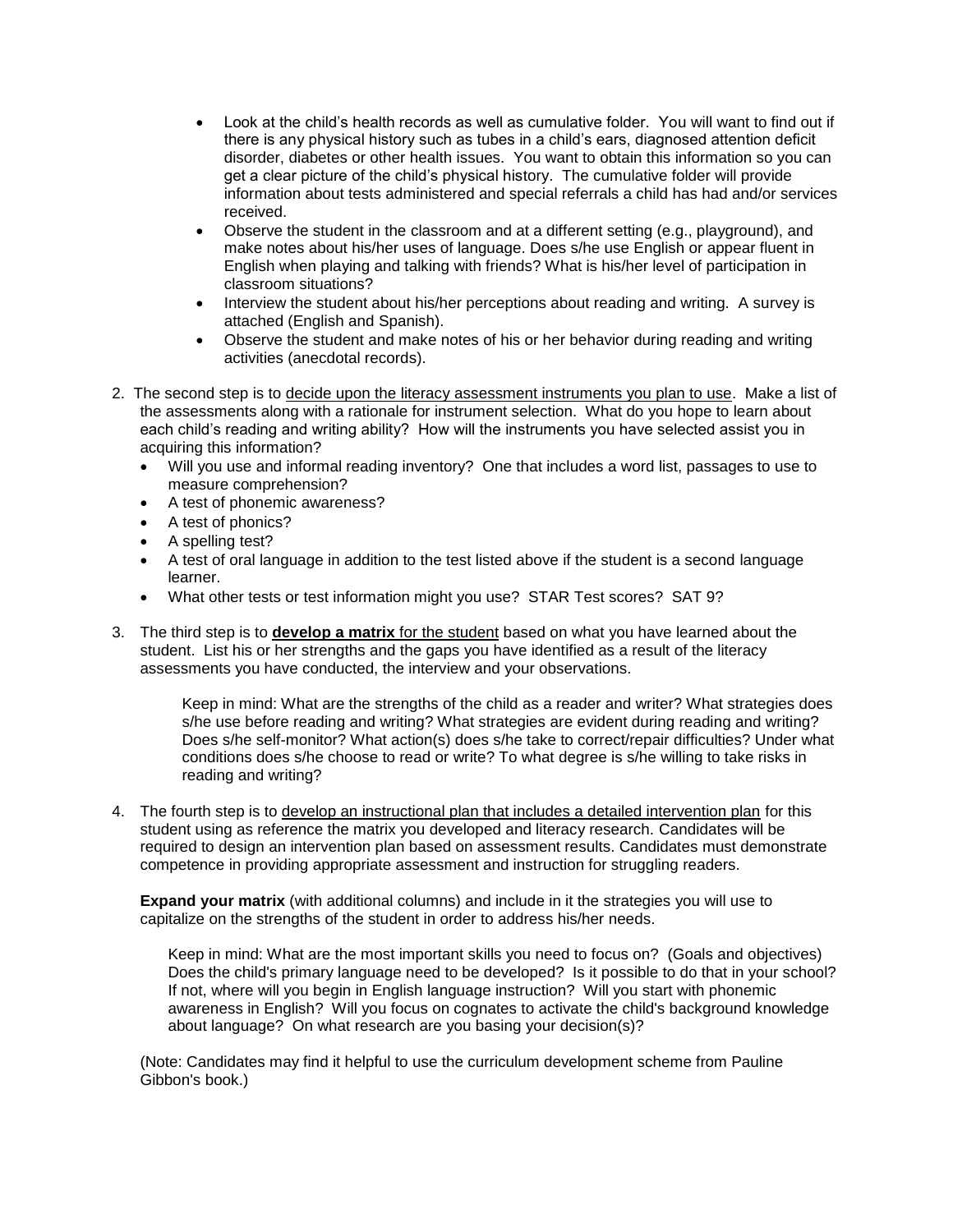5. The fifth step is to implement the intervention plan. Candidates will be required to implement an intervention plan by teaching appropriate intervention lessons for individuals or small groups of readers who are struggling. Teach a concept to the student and assign an authentic assessment task where the student will have to use oral language, reading and writing to perform the task. There should be opportunities for drawing, diagramming (graphic organizers) and labeling, since that is part of reading and writing. Use a checklist or rubric to evaluate the student's performance.

Candidates are observed and assessed using the Evaluation form providing intervention for individual or small groups both during sessions and through the videotaped lessons. Submit a videotape of your lesson with a summary that lists everything you have done with this student (in sequence). Be sure to obtain parental permission to videotape.

(Note: Candidates may find it useful to use the matrix of classroom oral language functions in Gibbon's book.)

6. The last step is to complete a Detailed Intervention Plan Write-Up which includes a reflection.

#### The Detailed Intervention Plan must have a write-up that contains the following components:

- A rationale or a reason for selecting the particular interventions. This rational should be based on the comprehensive assessment of your students. Identify the assessment(s) in your write-up.
- A description of the strategy or strategies, including any changes or adaptations you made to the strategies and why. Remember that there is no perfect strategy - only strategies that serve to scaffold the learning of your students based on their needs as you have identified with multiple assessments.
- In case you choose to implement a reading strategy, make sure there is a demonstration of how writing was used to support reading comprehension and meaning making.
- An assessment of how the strategy or strategies worked as evidenced in student work.
- An evaluation of student work using either a rubric or other standards that were made clear to students before and during the teaching. Include the development of some standard such as a rubric (that has been explained to student before the instruction and reinforced during the instruction) used to "judge" student work.
- The reflective evaluation should include an evaluation where you actually assess the intervention plan itself. How well did the intervention you designed match the case study student? Did the intervention provide the student adequate scaffolds to help the student meet the standards or reach the goals you have set? Also, is there any evidence as to whether the student learning has transferred to other areas of learning in the curriculum?
- A detailed reflective piece on how this intervention worked for the student, what you learned, what you would do differently in the future, and what other information you would have collected for the assessment piece and your own feelings about what you learned. Were there any surprises as you collected information about the student, developed a matrix and instructional plan, and implemented specific strategies? How do you feel the teaching strategies helped this student get to where he is in the assessment? How can you tell? You should be looking at the benchmark work as well as at the after-strategy assessment. Include any work that the student did during the instruction.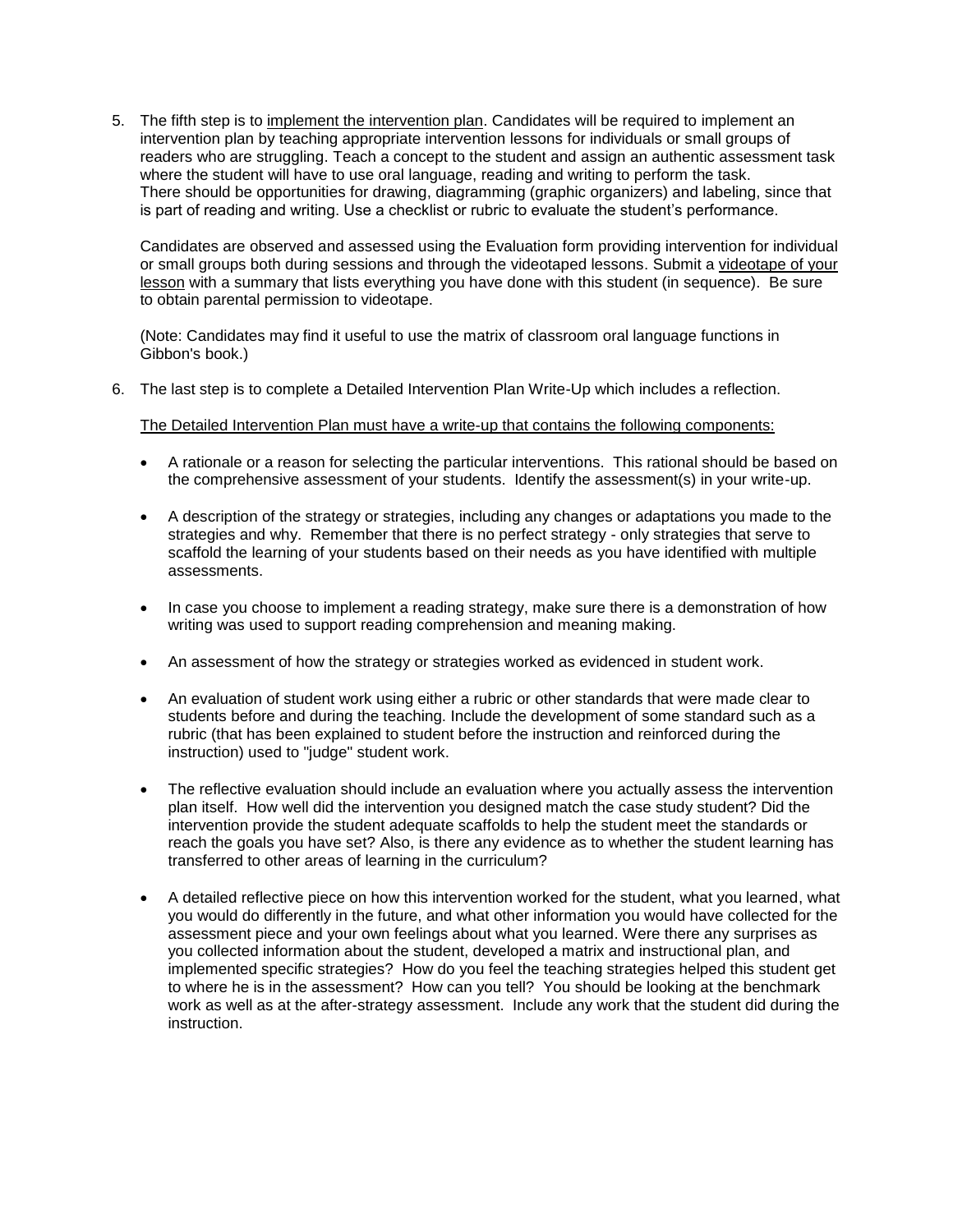# **MATRIX**

The analysis grid (matrix) lists each assessment from which data is gathered. The teacher uses a wide variety of assessments, including those that he/she administers. The teacher uses the matrix to analyze the data learned from each individual assessment by determining what that data shows about the student's strengths and/or needs. In addition, the teacher uses the matrix to examine all assessment data for any apparent patterns of strength and need emerging across all data. Needs and strengths are listed concisely. Examples of two completed matrices are attached at the end of the document. Be sure to place assessment paperwork (scores, samples, etc) in the appendix of your case study binder.

Matrix template

<span id="page-7-0"></span>

| Assessment &<br>the date<br>administered | The data/info<br>learned | Areas of strength | Areas of need | Patterns across<br>assessments |
|------------------------------------------|--------------------------|-------------------|---------------|--------------------------------|
|                                          |                          |                   |               |                                |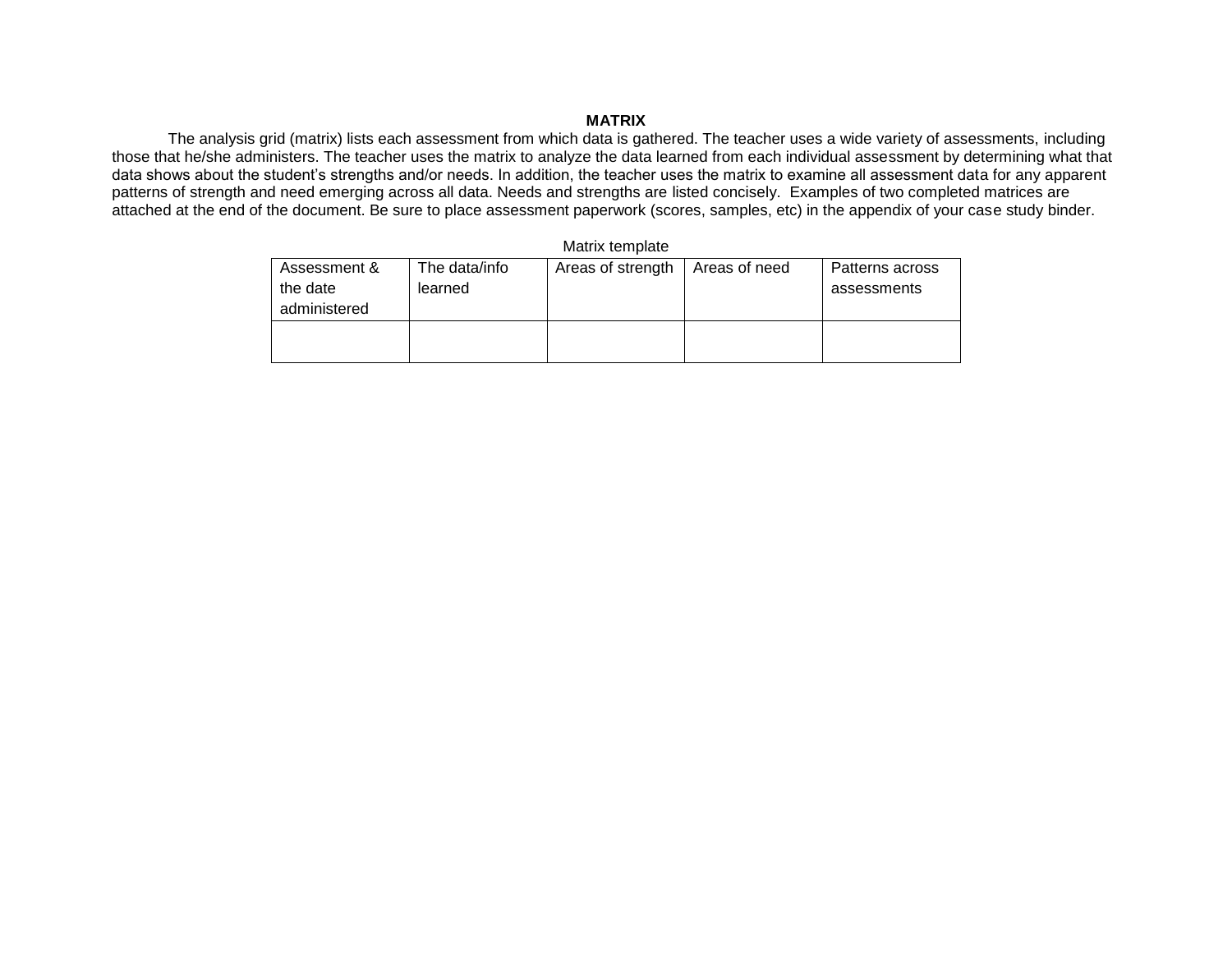# **Matrix Example for Student: 11years/ Fifth grade**

<span id="page-8-0"></span>

| Type of<br>Assessment                                    | Learned                                                                                                       | Strengths                                                                                                                                     | <b>Needs</b>                                                                 | <b>Patterns</b>                                                                          |
|----------------------------------------------------------|---------------------------------------------------------------------------------------------------------------|-----------------------------------------------------------------------------------------------------------------------------------------------|------------------------------------------------------------------------------|------------------------------------------------------------------------------------------|
| Personal Inventory                                       | Likes adventures and<br>mysteries but they are<br>hard.<br>Books about people are<br>easier; Likes books in a | Does attempt to read                                                                                                                          | Reading books below her<br>reading level<br>Doesn't read on her very<br>much | Need to work on fluency<br>and vocabulary<br>Has difficulty sequencing<br>event or ideas |
|                                                          | series                                                                                                        |                                                                                                                                               |                                                                              |                                                                                          |
| San Diego Quick                                          | Fall 2008 - Decodes<br>words<br>well.<br>Findings:                                                            | Tries to sound out words or<br>letters. Only strategy used                                                                                    | Does not read chunks of<br>words or anticipate words.                        | Needs other strategies to<br>try with larger words                                       |
| Test Date: 9/08                                          | Independent level = $3rd$<br>grade<br>Frustration level = $4^{th}$<br>grade                                   |                                                                                                                                               |                                                                              |                                                                                          |
| Running records-<br>Fluency                              | Few words misread, does<br>replace word that is out of<br>context                                             | Recalls specific words or<br>phrases                                                                                                          | Decoding but not reading<br>for meaning.                                     | Does not realize when<br>reads incorrectly                                               |
| Test Date: 9/08                                          | 93 WPM                                                                                                        |                                                                                                                                               |                                                                              |                                                                                          |
| Running records-<br>oral fluency                         | Few words misread<br><b>146 WPM</b>                                                                           | Self corrected for meaning                                                                                                                    | Read methodically and<br>deliberately                                        |                                                                                          |
| Test Date: 5/09                                          |                                                                                                               |                                                                                                                                               |                                                                              |                                                                                          |
| Reading &<br>Language Skills<br>Assessment<br>Date: 9/08 | Overall skill<br>48%                                                                                          | Vocabulary<br>63%<br>Comprehension<br>17%<br>Literary Response/Analysis<br>50%<br>Research/Information Skill<br>50%<br>Language Skills<br>70% |                                                                              | Low skills do not support<br>comprehension                                               |
| Reading &<br>Language Skills<br>Assessment<br>Date: 9/08 | Overall skill<br>69%                                                                                          | Vocabulary 50%<br>Comprehension 70%<br>Literary Response/Analy 83%<br>Research/Inform Skill 75%<br>67%<br>Language Skills                     |                                                                              | <b>Awareness of Complexity</b><br>of vocabulary and grammar                              |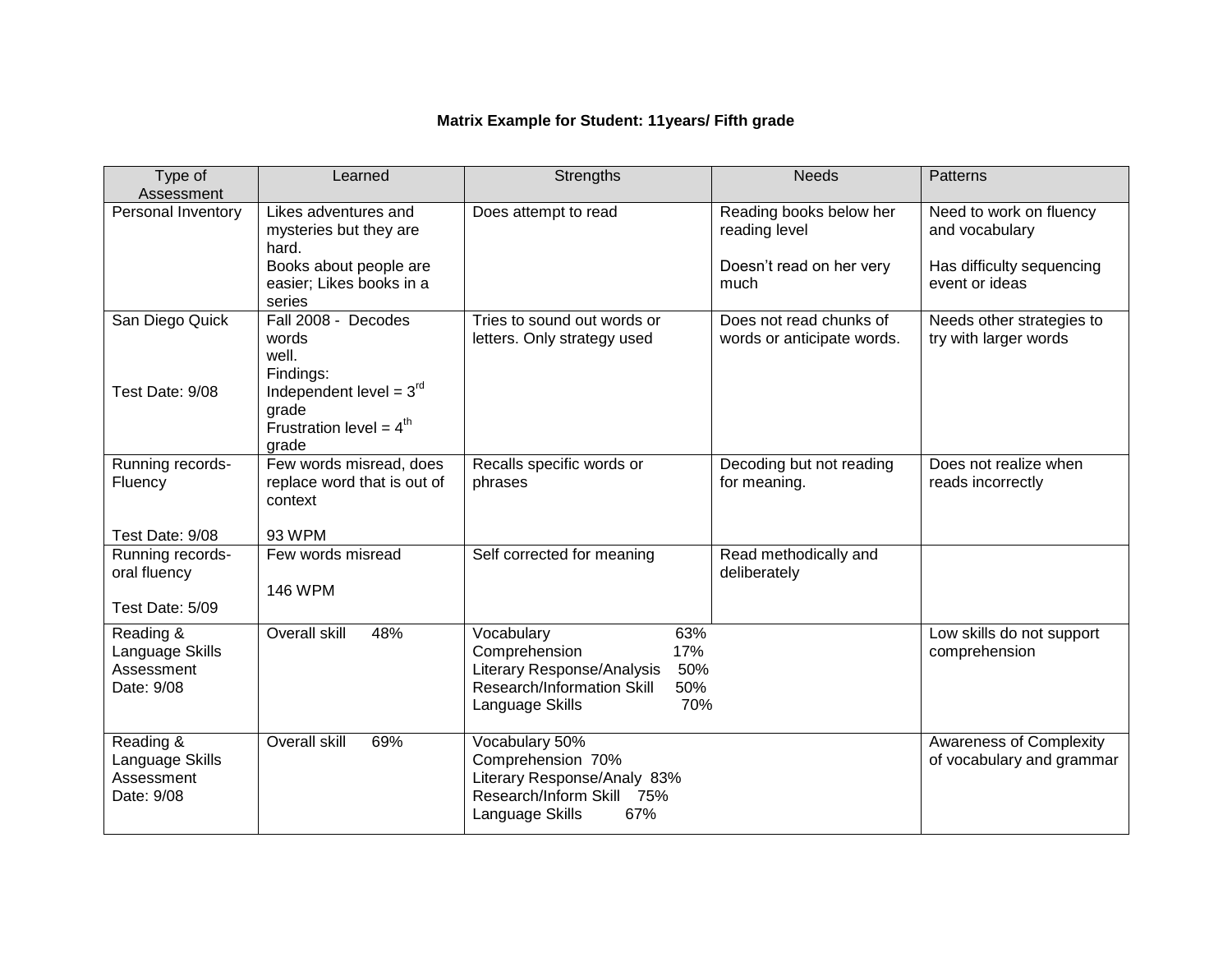| Type of<br>Assessment                                         | Learned                                                                                                                                                | <b>Strengths</b>                                                                              | <b>Needs</b>                                                          | <b>Patterns</b>                                                        |
|---------------------------------------------------------------|--------------------------------------------------------------------------------------------------------------------------------------------------------|-----------------------------------------------------------------------------------------------|-----------------------------------------------------------------------|------------------------------------------------------------------------|
| <b>Harcourt Phonics</b><br>Inventory:<br>1/09                 | Has gaps in her phonics<br>knowledge                                                                                                                   | Does well with consonant blends,<br>diagraphs, and Short vowels                               | Lacks understanding for<br>long vowels, multisyllabic<br>words        | Relies on what she knows;<br>substitutes attempting to<br>make it work |
| Phonemic<br>Awareness<br>Inventory<br>Date 1/09               | Doesn't hear the sounds<br>in words<br>Learns the word as a<br>whole                                                                                   | Is able to separate beginning<br>sound from word                                              | Gets confused when<br>ending sounds change.<br>Loses beginning sounds | Has difficulty changing<br>words from expectation                      |
| Spelling: Authentic<br>Assessments<br>Date: Ongoing           | Noticed odd substitutions,<br>letters sequence, or<br>omissions                                                                                        | Sounds at initials/ending sounds<br>were written correctly                                    | Middle sounds were<br>blended, or eliminated                          | Difficulty increases with<br>size of word                              |
| Writing samples<br>Authentic<br>Assessments<br>Date: On going | Uses phonics to sound out<br>words as she writes.<br>$magnitude = magnify$<br>Letters out of sequence<br>$cooperation = cooperation$<br>sysmbol=symbol | Showed that she does hear key<br>sounds of letters and cannot<br>break words down to phonemes | Doesn't use these tactic<br>when she is reading or<br>writing         |                                                                        |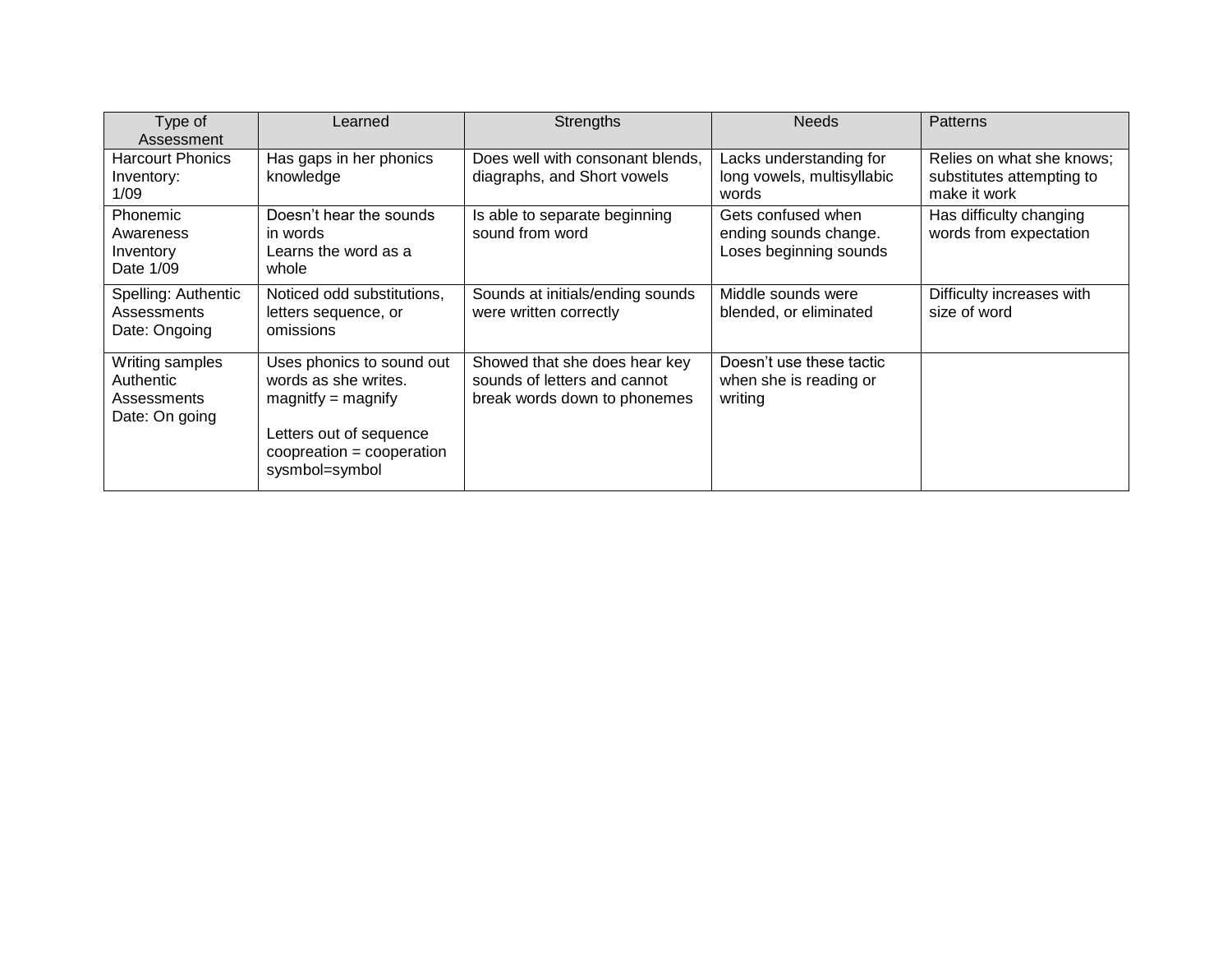# **Matrix example for Student: 7years/ second grade**

<span id="page-10-0"></span>

| Type of<br>Assessment                      | Learned                                                                                                                                         | Positive                                                                                                  | Negative                                                                                                                                    | Patterns                                                                           |
|--------------------------------------------|-------------------------------------------------------------------------------------------------------------------------------------------------|-----------------------------------------------------------------------------------------------------------|---------------------------------------------------------------------------------------------------------------------------------------------|------------------------------------------------------------------------------------|
| Personal Inventory                         | Likes Dr. Seuss Books<br>because they rhyme<br>Wants to be a good reader                                                                        | Uses rhyming pattern strategy<br>Uses pictures for clues                                                  | Doesn't look for "chunks"<br>She "pretend"<br>reads                                                                                         | No strategy to attack word<br>reading                                              |
| San Diego Quick                            | Missed 4 words at level1<br>"road" $>$ "rod"<br>"bigger" skipped<br>"always" skipped<br>"night" > "nit"                                         | Read pre-primer and primer<br>level with no trouble.                                                      | Doesn't know what to do<br>with digraphs and<br>diphthongs                                                                                  | No strategy to attack word<br>reading                                              |
| 100 high frequency words                   | Missed 6 out of 1 <sup>st</sup> 50<br>Took a long time to read                                                                                  | From the ones she tried she<br>seem to use a rime<br>"or" she read as "your"<br>"when: she read as "then" | She doesn't know many of<br>the common first grade<br>words. Doesn't know what<br>to do out of context. Just<br>gives up                    | Exposure to words                                                                  |
| <b>CORE Phonics Survey -</b><br>Decoding   | Missed 3/5 on pseudo words<br>with digraphs, and tch And<br>hard difficulty with long<br>vowels.<br>Speech impediment with the<br>letter "r"    | Knows short vowels                                                                                        | "wheck" > "which"<br>"phitch" > "p/hitk<br>"chud" > "chup"                                                                                  | Learn phonics rules, blend<br>sounds<br>Need to work on digraphs<br>and diphthongs |
| <b>Spelling Test</b>                       | Mixes up short vowels<br>"i" for "e"<br>mixes up endings<br>control > controlo<br>$success >$ soccse<br>tickets > tickest                       | Can segment sounds in single<br>syllable words                                                            | Has difficulty identifying<br>syllables                                                                                                     | Need to work on chunking<br>strategy                                               |
| Running record                             | Missed 13 words from<br>passage of 63 words                                                                                                     | Used pictures for clues.<br>Tried to find words that fit<br>meaning                                       | Doesn't chunk words or<br>sounds that she knows.                                                                                            | Learn phonics rules, blend<br>sounds                                               |
| <b>Writing Samples</b><br>(beginning)      | Beg. sample:<br>Shows lack of conventions for<br>capitals; does<br>punctuations                                                                 | Observed: on topic, has some<br>order. Has know-ledge of<br>sentence structure                            | Displays reversals in writing<br>"p" for "b"                                                                                                |                                                                                    |
| <b>Writing Samples</b><br>$(2^{nd}$ month) | 1 <sup>st</sup> quarter: Showing<br>improvement on conventions,<br>more complex sentence<br>structure, signs of more<br>consistent phonics use. | 1 <sup>st</sup> quarter: less letter reversals<br>and more phonetic spelling                              | Observed: omits the r in<br>word cares, uses k instead<br>of c.<br>Concern: use of p for b in<br>about. Cause her use of<br>backward letter |                                                                                    |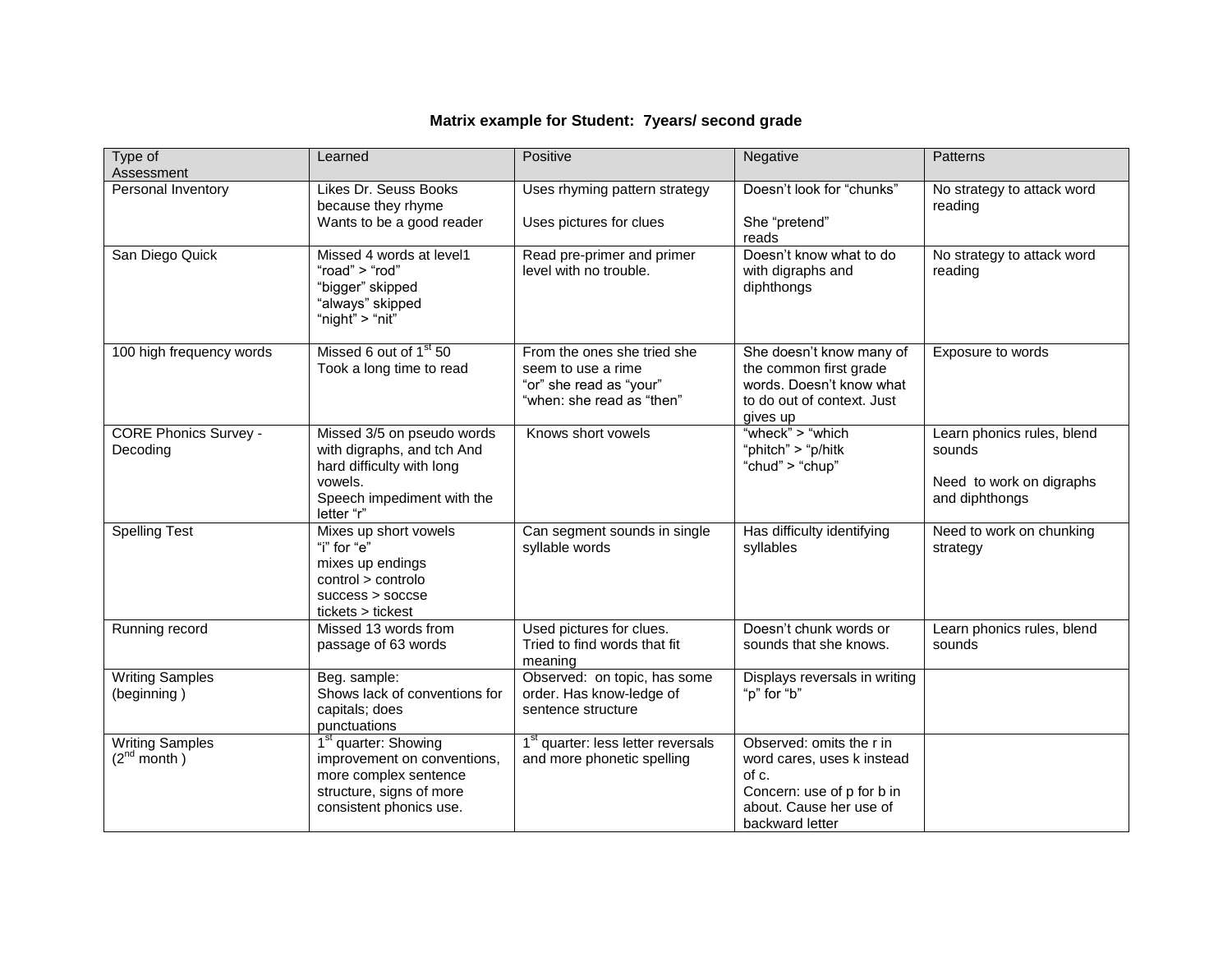

School of California State Universit Education

Tel: 760.750.4300 Fax: 760.750.3160 www.csusm.edu/education

333 South Twin Oaks Valley Road San Marcos, California 92096-0001

# **CONSENT TO PARTICIPATE IN RESEARCH**

<span id="page-11-0"></span>Dear Parents/Caretakers,

\_\_\_\_\_\_\_\_\_\_\_\_\_\_\_\_\_\_\_ , a graduate student at California State University San Marcos, is enrolled this semester in a course that requires the graduate students to assess their students' literacy levels and then design appropriate instruction that best addresses the needs of their students. One of the assignments for this class is a case study, which analyzes the literacy and learning practices of a student they are teaching. We are requesting permission to interview and observe your child for this purpose. The teacher will ask questions about the student's experiences with school and literacy and will evaluate the student's reading and writing skills. Reading will assessed by having the student read selected passages and answering comprehension questions. Writing will be assessed by having the student write a brief selection about a topic of interest to him/her. The teachers will gather information and look for ways to support the child's literacy development

There are no risks to your child in this study greater than those involved in everyday classroom practices and assessment. The potential benefits to your child are that he/she gets individual attention and could receive helpful feedback for continued literacy development. Your participation will also help the teacher to better understand individual student needs and how to best teach to those needs.

Participation in this study is voluntary, and your child may withdraw from the study at any time without penalty. If your child does not participate in this study, his/her performance and grades at school will not be affected in any way. All identification from the data gathered will be blacked out so that your child will not be identifiable in the written analysis. All information gathered in this case study can be made available to you upon request. You will be given a copy of this form to keep for your records.

Check one:

\_\_\_\_\_I agree to participate in this study. The teacher has answered my questions. I do not agree to participate in this study.

\_\_\_\_\_\_\_\_\_\_\_\_\_\_\_\_\_\_\_\_\_\_\_\_\_\_\_\_\_\_\_\_\_\_\_\_\_\_\_\_\_\_\_\_\_\_\_\_\_\_\_\_\_\_\_\_\_\_\_\_\_\_\_\_\_\_\_\_\_\_\_\_\_\_

Participant's name (printed) Participant's signature

\_\_\_\_\_\_\_\_\_\_\_\_\_\_\_\_\_\_\_\_\_\_\_\_\_\_\_\_\_\_\_\_\_\_\_\_ \_\_\_\_\_\_\_\_\_\_\_\_\_\_\_\_\_\_\_\_\_\_\_\_\_\_\_\_\_\_\_ Parent/Legal Guardian's signature **Date** Date

\_\_\_\_\_\_\_\_\_\_\_\_\_\_\_\_\_\_\_\_\_\_\_\_\_\_\_\_\_\_\_\_\_\_\_\_ Researcher's Signature